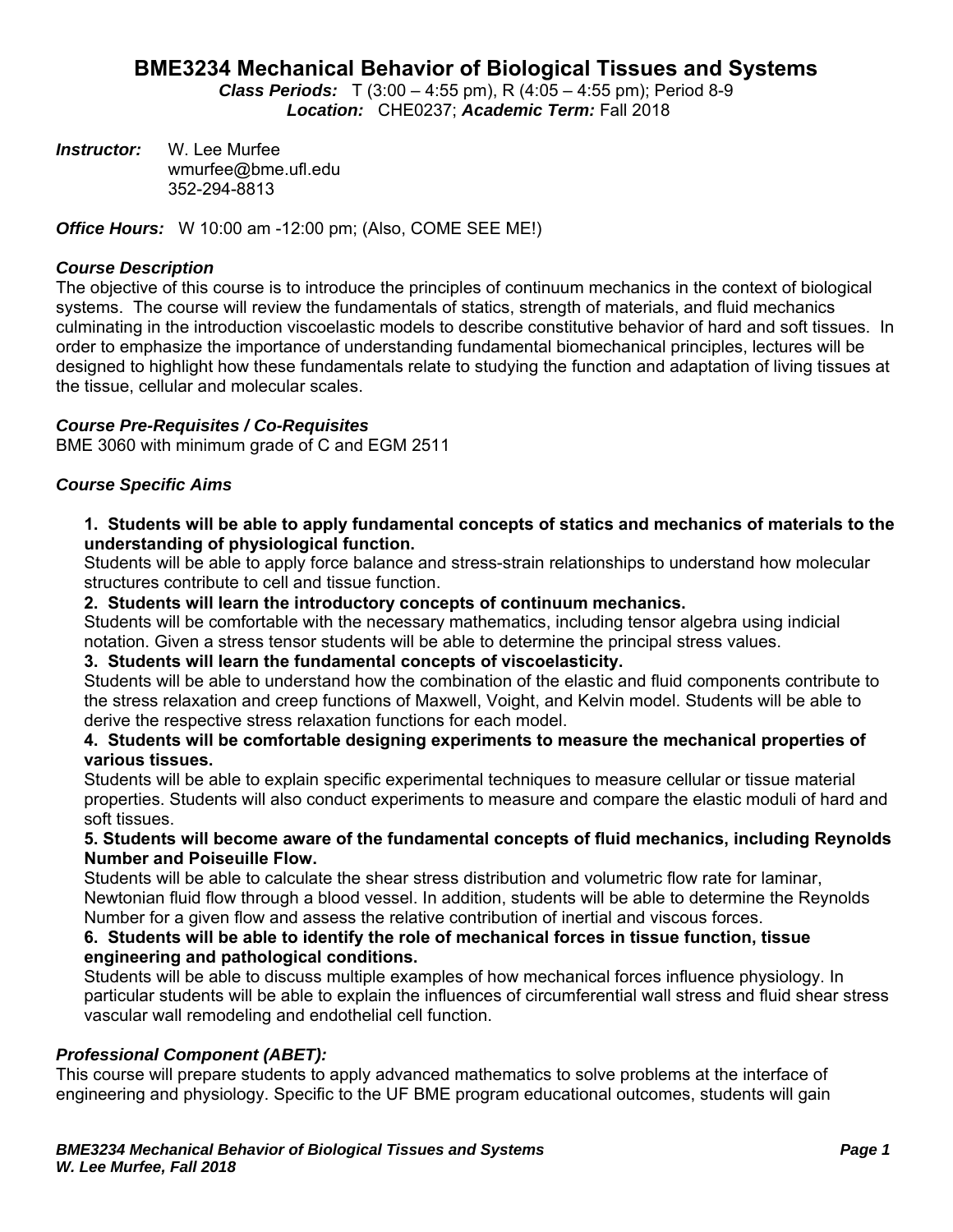experience applying a knowledge of biotransport fundaments to solving open ended biomedical engineering challenges related to therapeutic design and basic science discovery.

# *Relation to Program Outcomes (ABET):*

| <b>Outcome</b>                                                                                         | Coverage   |  |  |  |  |  |  |
|--------------------------------------------------------------------------------------------------------|------------|--|--|--|--|--|--|
| a. an ability to apply knowledge of mathematics,                                                       | High $(3)$ |  |  |  |  |  |  |
| science, and engineering                                                                               |            |  |  |  |  |  |  |
| b. an ability to design and conduct experiments, as                                                    | Medium (2) |  |  |  |  |  |  |
| well as to analyze and interpret data                                                                  |            |  |  |  |  |  |  |
| e. an ability to identify, formulate, and solve                                                        | Medium (2) |  |  |  |  |  |  |
| engineering problems                                                                                   |            |  |  |  |  |  |  |
| i. a recognition of the need for, and an ability to                                                    | Low $(1)$  |  |  |  |  |  |  |
| engage in life-long learning                                                                           |            |  |  |  |  |  |  |
| j. a knowledge of contemporary issues                                                                  | Low (1)    |  |  |  |  |  |  |
| Coverage is given as high, medium, or low. An empty box indicates that this outcome is not part of the |            |  |  |  |  |  |  |

course.1 point = 0.33 credit hours; points reflect an alternative indicator of relative coverage.

#### *Required Textbooks*

*Introductory Biomechanics,* C. Ross Ethier and Craig A. Simmons, 2007. *Biomechanics,* Y.C. Fung, 2nd Edition, 1993 will be used as a reference, but is not required.

### *Course Topics (see course schedule for specific class dates, assignments, presentations and exams)*  **Introduction to problems in biomechanics**

**Fundamental concepts of statics and mechanics of materials**  Free body diagrams Constitutive equations Stress-strain relations **Introduction to continuum mechanics**  Indicial and vector notation Cauchy's stress tensor Traction vectors **Viscoelasticty**  Maxwell, Voight, and Kelvin models Stress, strain relaxation functions **Cell mechanics**  Red blood cell mechanics White blood cell mechanics **Tissue mechanics**  Tendon and ligament mechanics Bone mechanics Skin/Cartilage mechanics Blood vessel mechanics **Fundamental concepts of fluid dynamics Blood flow in the microcirculation Computational modeling for understanding physiological systems Role of biomechanics in tissue engineering** 

# *Attendance Policy, Class Expectations, and Make-Up Policy*

Attendance is expected, required, and noted by the instructor each class. Excess absences, class disruption, and lack of engagement will influence the class participation grade. All assignments are due at the beginning of class. Late work will not be accepted. Exams may be made up if extenuating circumstances are discussed beforehand or due to medical/family emergency.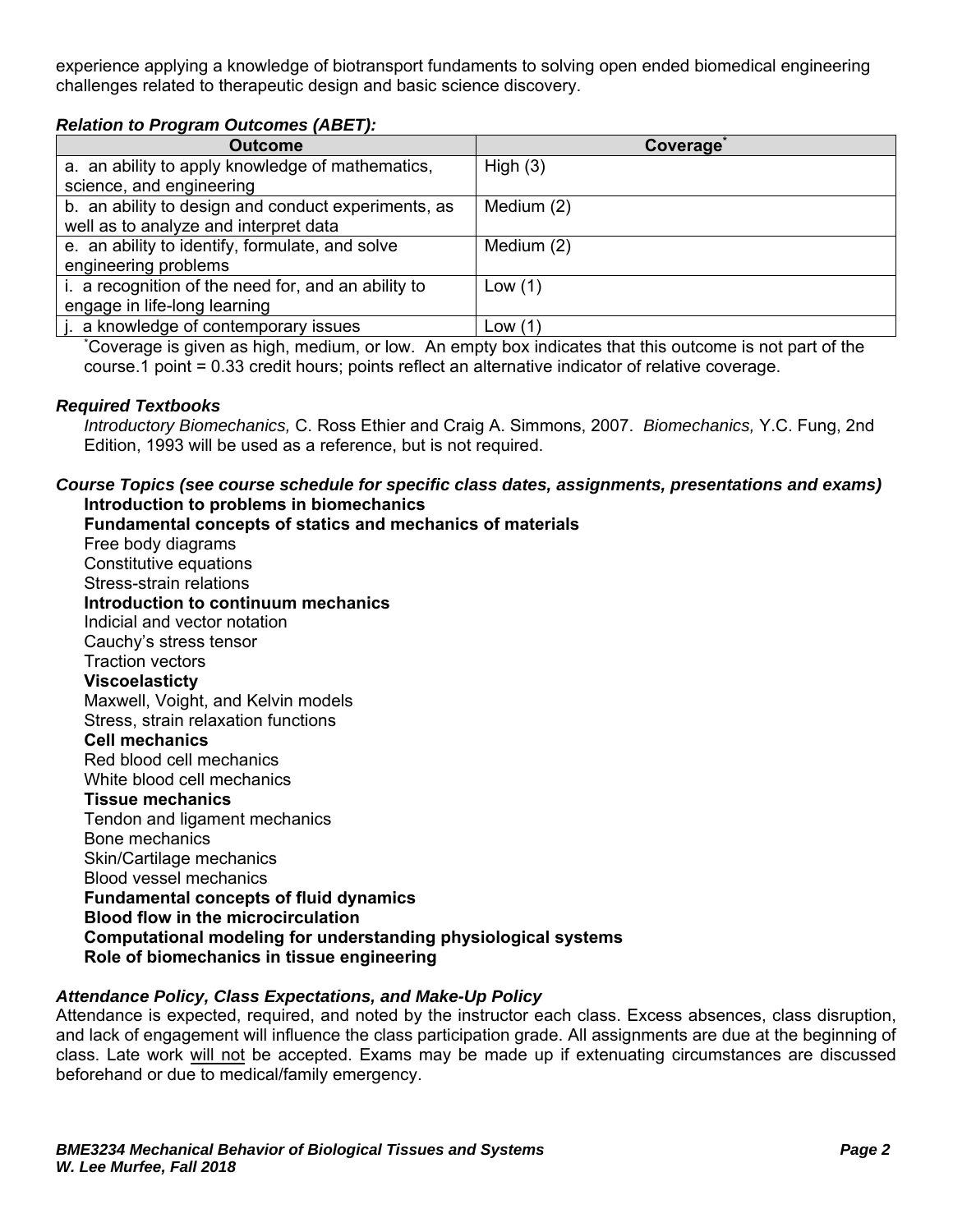# *Evaluation of Grades*

| <b>Assignment</b>                | <b>Percentage of Final Grade</b> |  |  |  |  |
|----------------------------------|----------------------------------|--|--|--|--|
| <b>Homework Assignments</b>      | 24%                              |  |  |  |  |
| Midterm Exams (2)                | 30%                              |  |  |  |  |
| <b>Final Exam</b>                | 25%                              |  |  |  |  |
| In Class Participation/Exercises | 20%                              |  |  |  |  |
| <b>Student Evaluation</b>        | $1\%$                            |  |  |  |  |
| <b>TOTAL</b>                     | 100%                             |  |  |  |  |

# *Grading Policy*

Final grades will be influenced by the class average, the guiding grade range below, and the instructor's discretion.

|           |       |                  |       | ∼     |                                            |                      |                                     |            |                    |       |    |
|-----------|-------|------------------|-------|-------|--------------------------------------------|----------------------|-------------------------------------|------------|--------------------|-------|----|
| ממ<<br>−ັ | 90-91 | 7-89<br>07<br>07 | 83-86 | 80-82 | $\overline{\phantom{a}}$<br>--<br>້<br>- 1 | 76<br>⇁⌒<br>∼-<br>ື້ | $\overline{\phantom{a}}$<br>⇁<br>∪- | '-69<br>67 | <b>63</b><br>63-66 | 60-62 | 60 |

This course is not a *critical tracking course*. In order to graduate, students must have an overall GPA and an upper-division GPA of 2.0 or better (C or better). Note: a C- average is equivalent to a GPA of 1.67, and therefore, it does not satisfy this graduation requirement. More information on UF grading policy may be found at: https://catalog.ufl.edu/ugrad/current/regulations/info/grades.aspx

# *Course Evaluation*

Students are expected to provide feedback on the quality of instruction in this course by completing online evaluations at https://evaluations.ufl.edu/evals. Evaluations are typically open during the last two or three weeks of the semester, but students will be given specific times when they are open. Summary results of these assessments are available to students at https://evaluations.ufl.edu/results/.

### *Students Requiring Accommodations*

Students with disabilities requesting accommodations should first register with the Disability Resource Center (352-392-8565, https://www.dso.ufl.edu/drc) by providing appropriate documentation. Once registered, students will receive an accommodation letter which must be presented to the instructor when requesting accommodation. Students with disabilities should follow this procedure as early as possible in the semester.

#### *University Honesty Policy*

UF students are bound by The Honor Pledge which states, "We, the members of the University of Florida community, pledge to hold ourselves and our peers to the highest standards of honor and integrity by abiding by the Honor Code. On all work submitted for credit by students at the University of Florida, the following pledge is either required or implied: "On my honor, I have neither given nor received unauthorized aid in doing this assignment." The Honor Code (https://www.dso.ufl.edu/sccr/process/student-conduct-honor-code/) specifies a number of behaviors that are in violation of this code and the possible sanctions. Furthermore, you are obligated to report any condition that facilitates academic misconduct to appropriate personnel. If you have any questions or concerns, please consult with the instructor or TAs in this class.

# *Software Use*

All faculty, staff, and students of the University are required and expected to obey the laws and legal agreements governing software use. Failure to do so can lead to monetary damages and/or criminal penalties for the individual violator. Because such violations are also against University policies and rules, disciplinary action will be taken as appropriate. We, the members of the University of Florida community, pledge to uphold ourselves and our peers to the highest standards of honesty and integrity.

#### *Student Privacy*

There are federal laws protecting your privacy with regards to grades earned in courses and on individual assignments. For more information, please see: http://registrar.ufl.edu/catalog0910/policies/regulationferpa.html